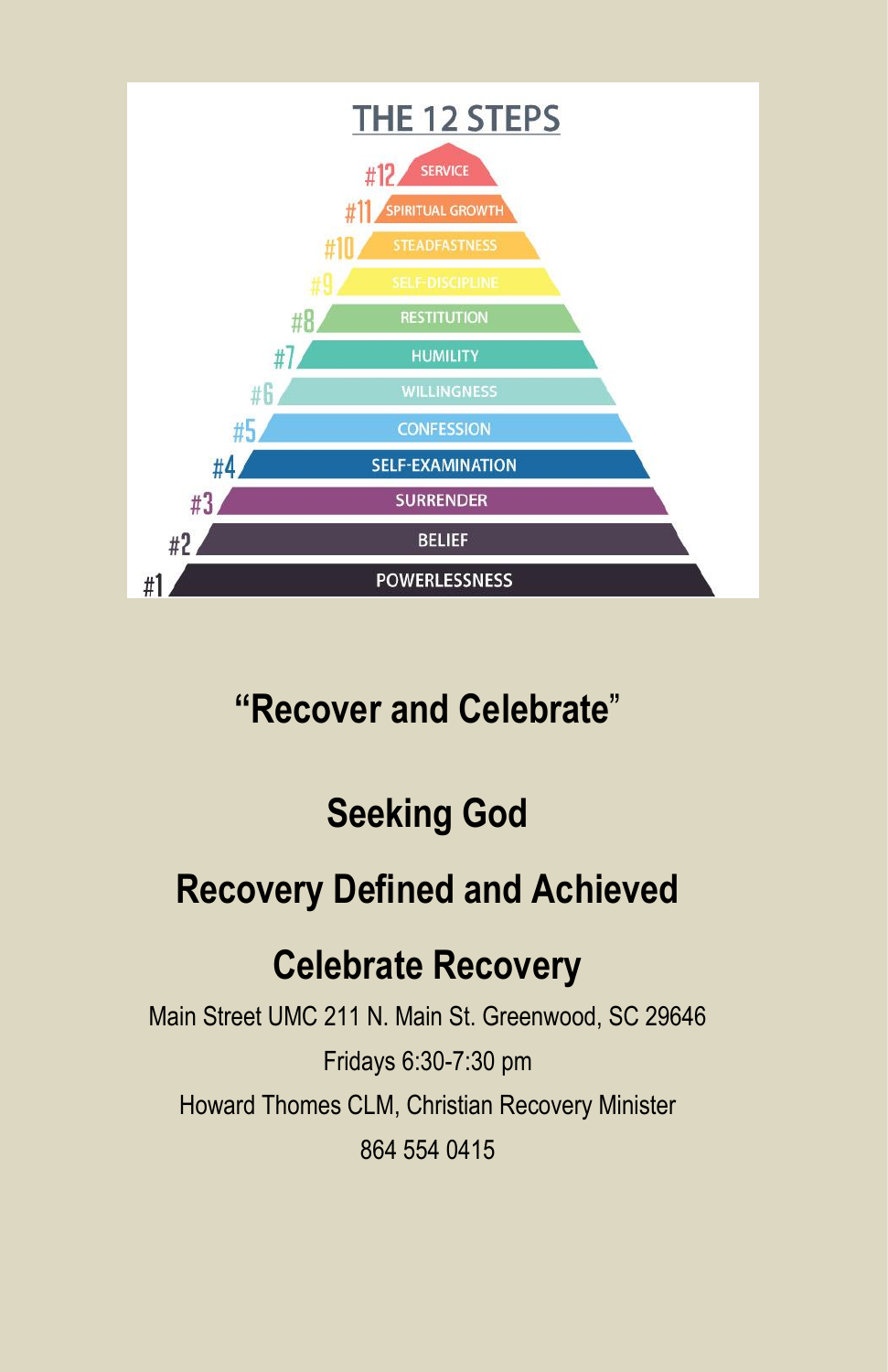## **introduction**

I am Howard, A faithful follower of Jesus Christ

Today, I want to help you with your recovery by explaining what a successful recovery is and requires.

Okay, so let's define recovery, think for a moment about these two questions;

- 1 what is your definition of recovery?
- 2 How will this definition be fulfilled?

If you can't define these then you may very well fail, what is your goal, why are you here, what will be accomplished?

I define the recovery process recovery as

- **1. A 12 Step process that creates a thirst for a Christ filled life, receiving the promises of salvation, peace, joy and comfort. A spiritual Awakening**
- **2. Recovery from hurts, habits and hang-ups, addictions**

• I quit smoking and drinking in 1981, I was addicted to both. I had good reason to quit. My fear of continuing exceeded the relief the alcohol and cigarettes gave me. I had hurts, bad habits and character defects.

• I loved my family, and the bad habits and character defects created a person we grew to dislike, I sensed that I was turning everyone away, although at first, I thought I was okay. I was determined to become a good husband and father.

• My addictions were gone; however, my character defects were still with me, the difference being that I now recognized them for what they

D:\Removable Disk\A God Moment\Recovery defined and achieved.docx Mr. Howard Cristian Recovery Minister 1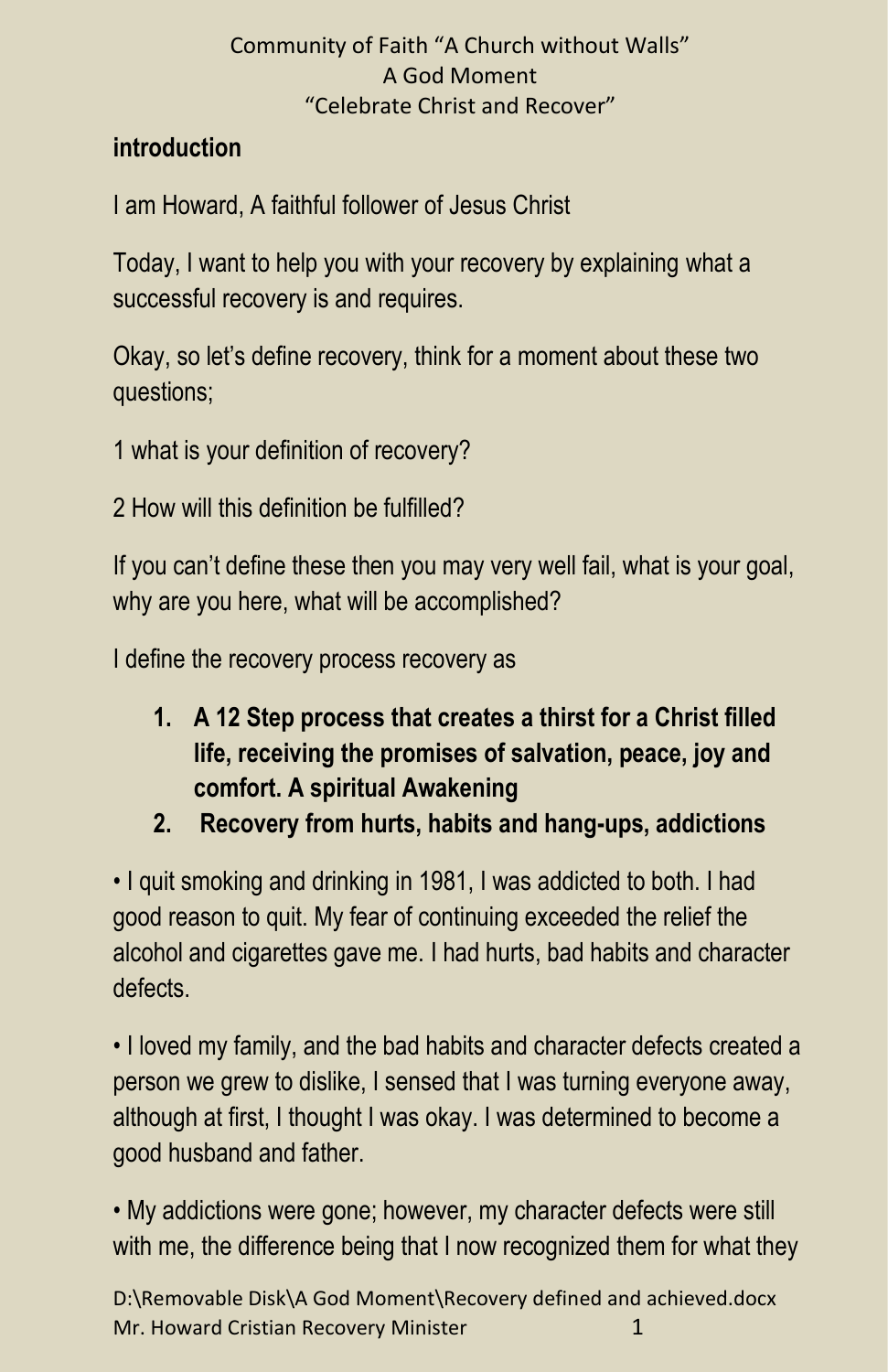were. These defects, (anger, anxiety, meanness, judgmental) created from years of hurt as a child; deadened by alcohol as an adult were who I was a man living in willful sin. For 20 years I lived free of my addictions, however I had hurts from childhood and character defects that developed from those hurts. I didn't know about these destructive forces of Satan These two kept me from having a normal happy life

It wasn't until 2001, when I asked Jesus to help, to be my savior that the hurts began to go away and the defects slowly disappeared. My relationship with Jesus grew day by day, scriptures, prayer, Journaling, a church family. That was twenty years of letting Satan control me, keeping me in the bondage of SIN. I am so grateful that today my family love me and have forgiven me.

Sin if not dealt with leads to physical illness in the sinner, and that sin affects all who are exposed to it, and in children they often suffer illness and become like the parent.

I am sharing this with you as an attempt to prevent you and your family from suffering for 20 years as I did.

## **Back to my definition of recovery;**

## **A 12 Step process that creates a thirst for a Christ filled life, receiving the promises of salvation, peace, joy and comfort, healing.**

## **Recovery from hurts, habits and hang-ups, addictions**

Recovery takes place as you HONESTLY work the steps, drawing closer to Jesus Christ

Let's begin with a few words from God;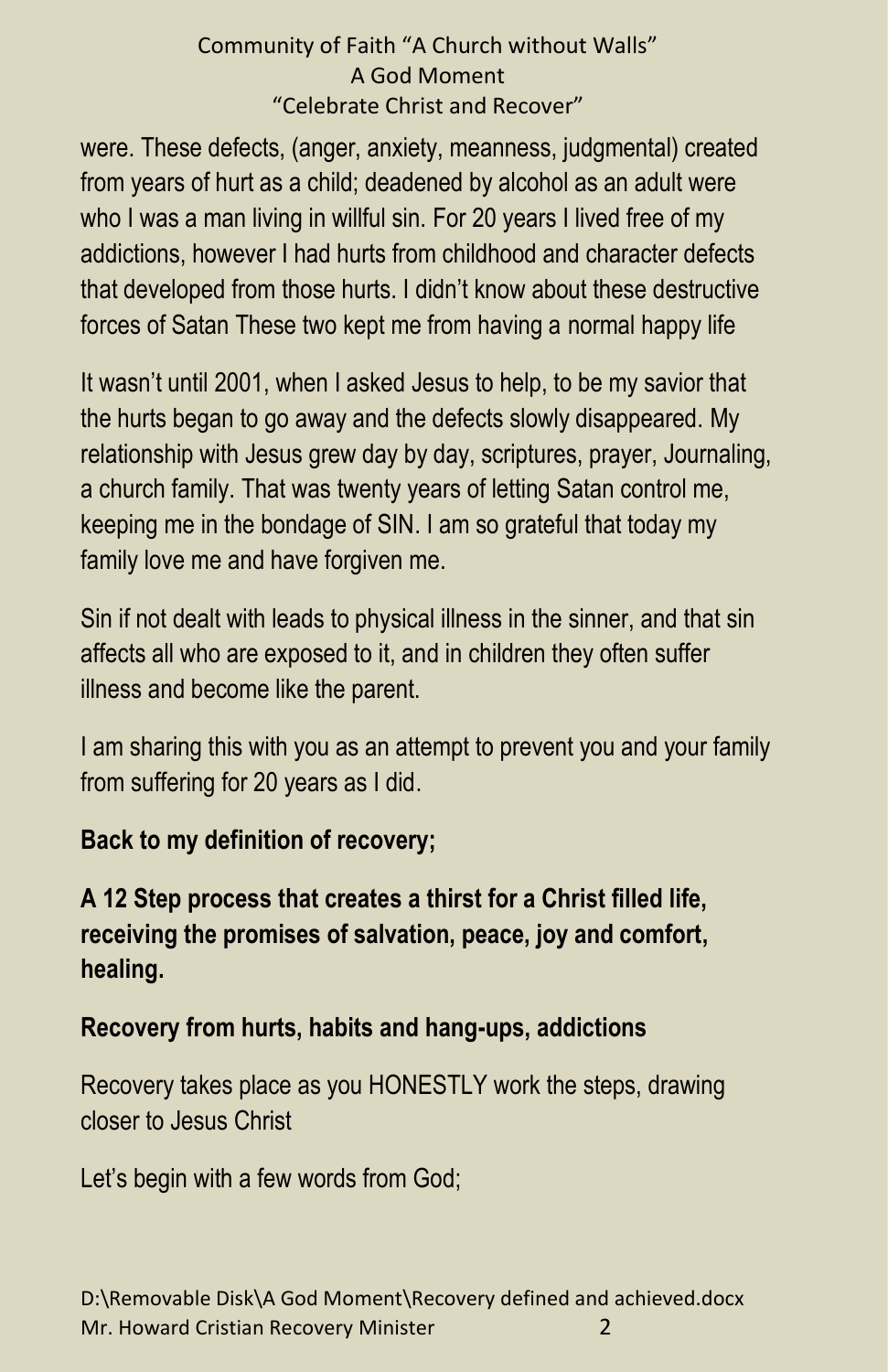*Genesis 1:27 (NIV) 27 So God created mankind in his own image, in the image of God he created them; male and female he created them*.

*Jeremiah 29:11(NIV) 11 For I know the plans I have for you," declares the Lord, "plans to prosper you and not to harm you, plans to give you hope and a future.*

We know that the 12 steps and 8 principles of recovery are taken from the Bible. They are logical stepping stones to Recovery.

Now let's couple together Jeremiah 29:11 and the 12 Biblical steps of recovery,

*It should be reasonable to assure, that you are in recovery because this is the first step in Gods plan for your life. We can also have confidence in God that when we HONESTLY, and diligently complete His steps, we will be well on our way to peace, joy, comfort as Jesus promises.*

*Ezekiel 36:26"A new heart also will I give you, and a new spirit will I put within you, and I will take away the stony heart out of your flesh, and I will give you an heart of flesh."*

Check our website for a full lesson [http://www.crgwd.net](http://www.crgwd.net/)

God Bless You/

Mr. Howard Christian Recovery Minister

D:\Removable Disk\A God Moment\Recovery defined and achieved.docx Mr. Howard Cristian Recovery Minister 3 An overview of the 12 God given recovery process steps is;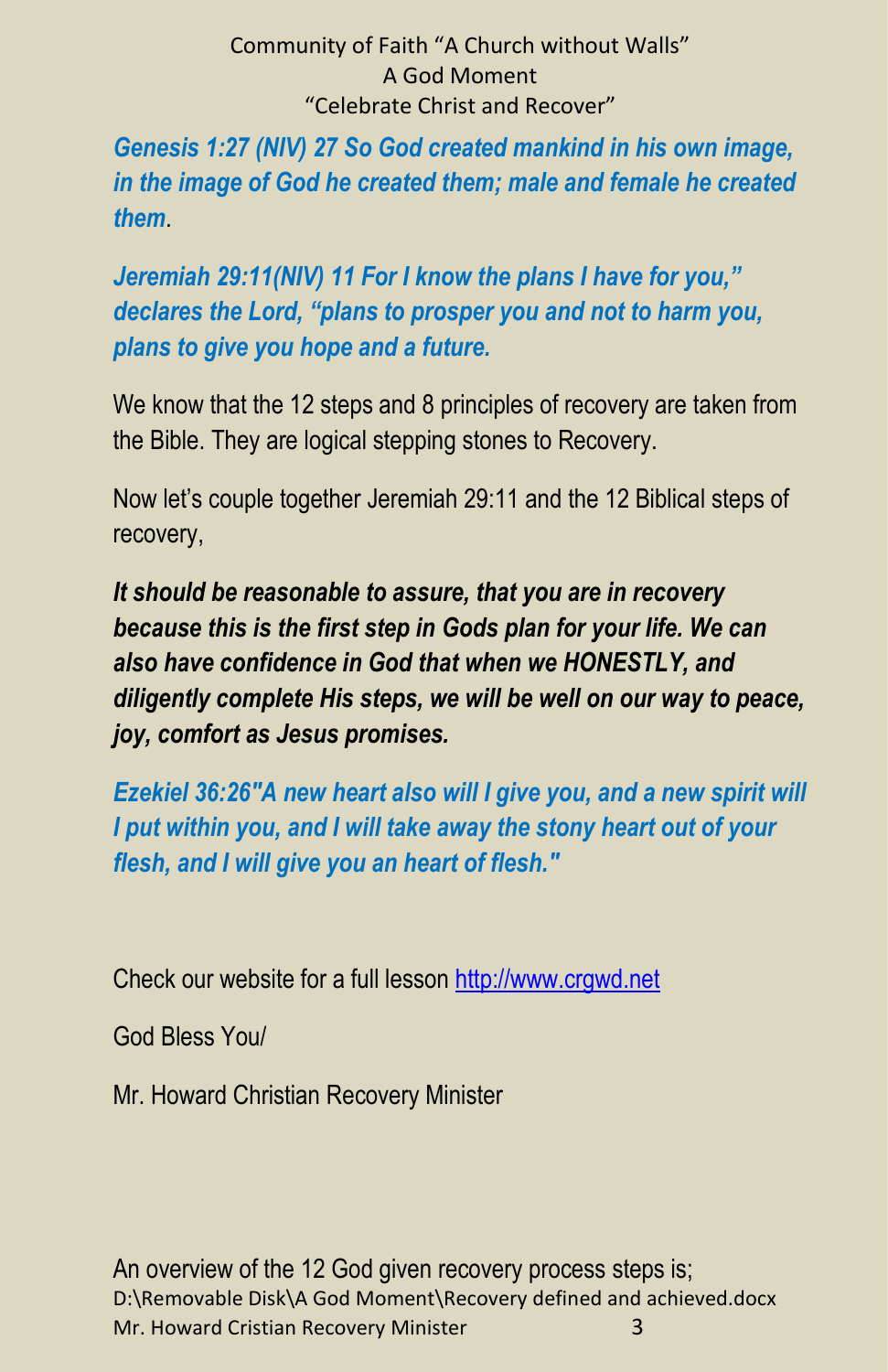## **In steps 1-3 We reconcile with God**,

- we begin to understand who God is, we realize we are powerless to change.
- We earnestly believe that God exists, that you matter to Him, that He has the power to help you recover.
- We make a decision to turn our wills and lives over to the care of God.

## **In steps 4-6, We reconcile with ourselves**,

we learn about ourselves, our hurts, who has hurt us, who have we hurt.

**Steps 7-9 We reconcile with others**, (take a deep breath, we don't do these steps alone)

- we voluntarily submit to every change God wants to make in our lives,
- we humbly ask Him to remove our character defects.
- We make a list of all the people we have harmed, and become willing to make amends to all of them.
- We make a list of those who have harmed us and we forgive them. (Before you freak out let me help you with 7-9. This may take some time, and we may address to do some of this in writing).
- We commit to make a daily time for God

## **Steps 10-12 We continue our healing**

- by daily keeping an inventory of our wrongs for the day, making amends continuing in prayer, asking God for daily direction and His plan for our lives.
- We discover ways to give back, to help others.

D:\Removable Disk\A God Moment\Recovery defined and achieved.docx Mr. Howard Cristian Recovery Minister 4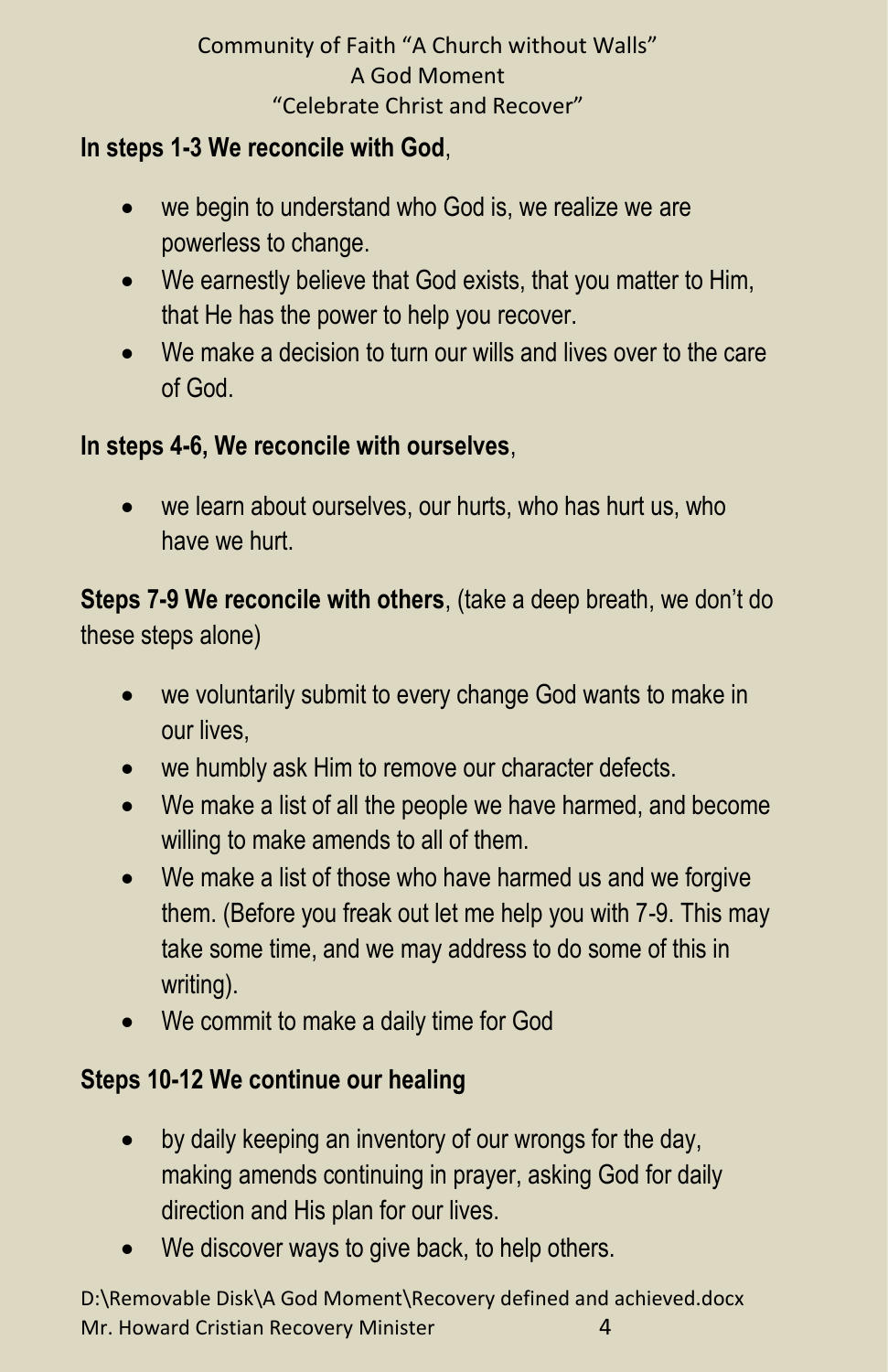$\circ$  Christians, those who love and follow the commands of Jesus, cannot help but be drawn by God into service to others.

**Parting thought, do not do this without asking God to help you, don't live for 20 years with hurts and character defects.** This is the part of your recovery where God plays a crucial role.

## **A Prayer for Healing and Grace**

Dear God,

We confess our need for you today. We need your healing and your grace. We need hope restored. We need to be reminded that you work on behalf of those you love, constantly, powerfully, completely. Forgive us for trying to fix our situations all on our own. Forgive us for running all different directions and spinning our wheels to find help, when true help and healing must be found first in You. Forgive us for forgetting how much we need you, above everyone and everything else. We come to you and bring you the places we are hurting. You see where no one else is able to fully see or understand. You know the pain we've carried. The burdens. The cares. You know where we need to be set free. We ask for your healing and grace to cover every broken place. Every wound. Every heartache. Thank you that you are Able to do far more than we could ever imagine.

In Jesus' Name, Amen ~ Debbie McDaniel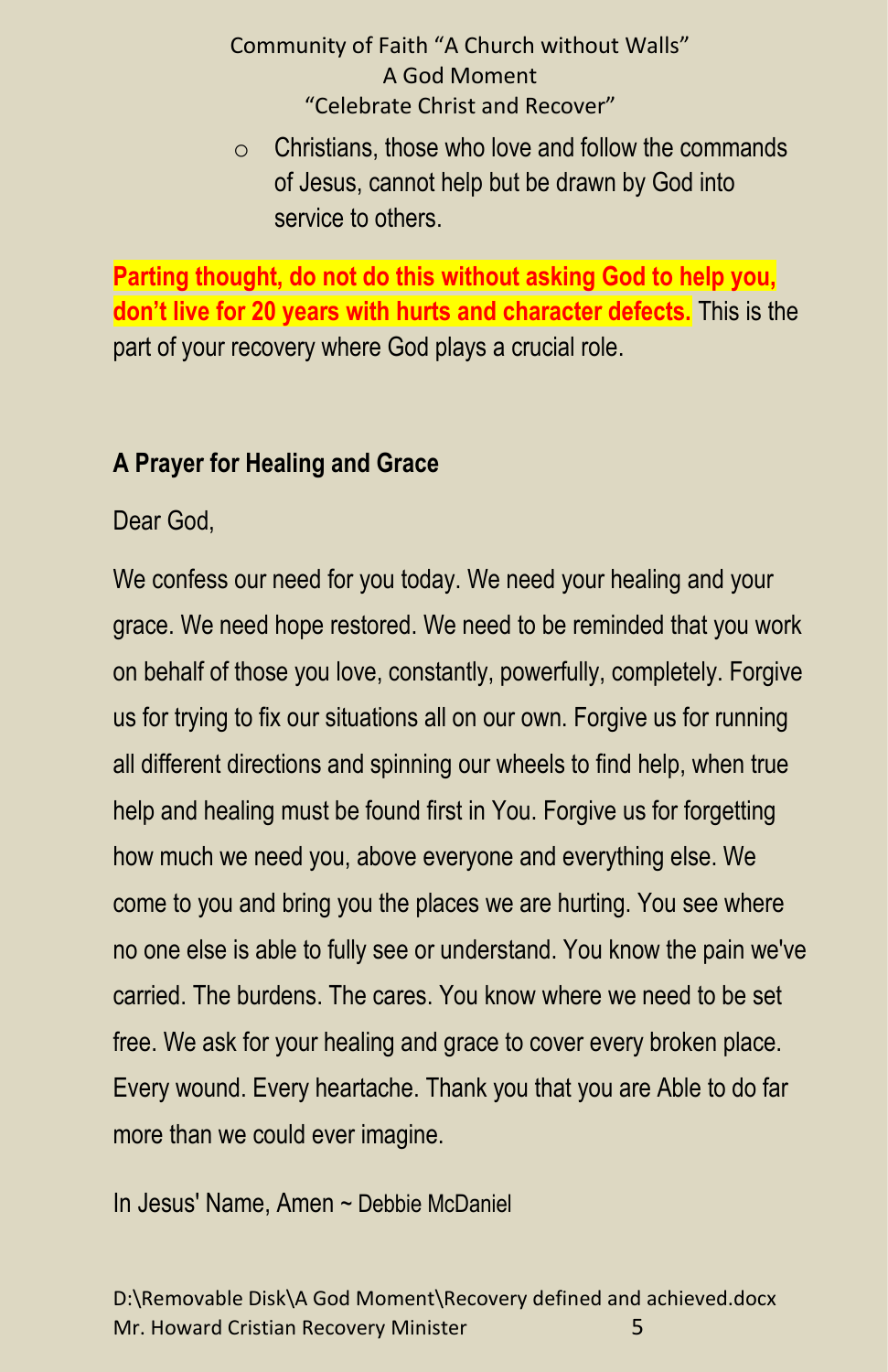### **THE 12 STEPS AND THEIR BIBLICAL COMPARISONS**

Step 1:

We admitted we were powerless over our addictions and compulsive behavior; that our lives had become unmanageable. *"I know that nothing good lives in me, that is, in my sinful nature. For I have the desire to do what is good, but I cannot carry it out." -- Romans 7:18 NIV*

## Step 2:

Came to believe that a power greater than ourselves could restore us to sanity. *"For it is God who is at work in you to will and to act according to his good purpose." -- Philippians 2:13 NIV*

### Step 3:

Made a decision to turn our life and our will over to the care of God. "Therefore, I urge you, brothers, in view of God's mercy pleasing to God this is your spiritual act of worship." -- Romans 12:1 NIV

### Step 4:

We made a searching and fearless moral inventory of ourselves.

"Let us examine our ways and test them, and let us return to the LORD." -- Lamentations 3:40 NIV

### Step 5:

We admitted to God, to ourselves, and to another human being, the exact nature of our wrongs.

*"Therefore, confess your sins to each other, and pray for each other, so that you may be healed." -- James 5:16a NIV*

## Step 6:

We were entirely ready to have God remove all these defects of character. *"Humble yourselves before the Lord, and he will lift you up." -- James 4:10* 

D:\Removable Disk\A God Moment\Recovery defined and achieved.docx Mr. Howard Cristian Recovery Minister 6